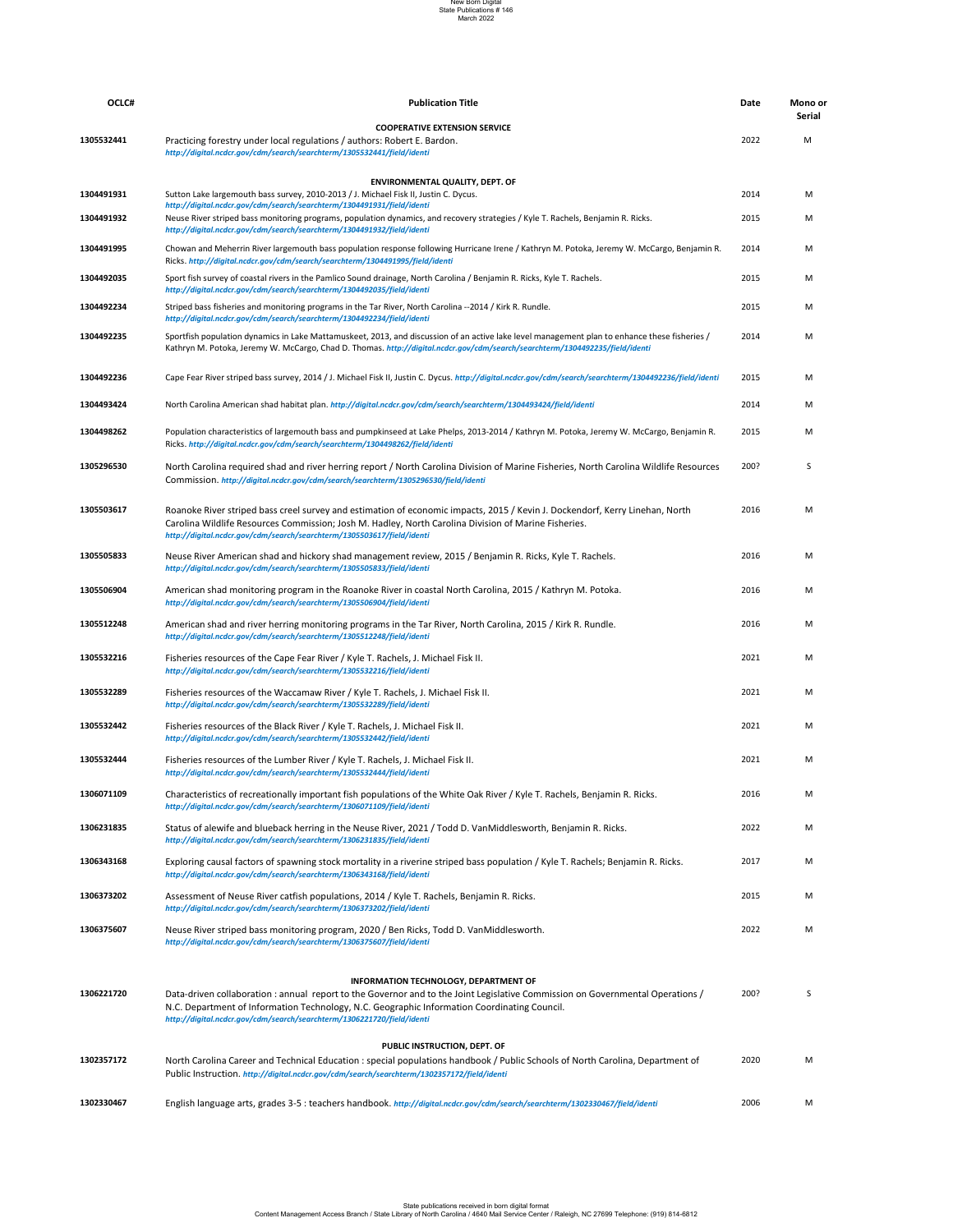| 1305532448 | Catfish identification tips. http://digital.ncdcr.gov/cdm/search/searchterm/1305532448/field/identi                                                                                            | 2015 | M |
|------------|------------------------------------------------------------------------------------------------------------------------------------------------------------------------------------------------|------|---|
| 1305532449 | Persistence and movement of stocked trout in North Carolina streams.<br>http://digital.ncdcr.gov/cdm/search/searchterm/1305532449/field/identi                                                 | 2016 | M |
| 1305532450 | Assessing spawning activity of anadromous species in the Cape Fear River.<br>http://digital.ncdcr.gov/cdm/search/searchterm/1305532450/field/identi                                            | 2016 | M |
| 1305532451 | Herring & shad identification tips / all photos by Fritz Rohde. http://digital.ncdcr.gov/cdm/search/searchterm/1305532451/field/identi                                                         | 2019 | M |
| 1306221126 | Wildlife Diversity Program annual report / North Carolina Wildlife Resources Commission, Wildlife Diversity Program.<br>http://digital.ncdcr.gov/cdm/search/searchterm/1306221126/field/identi | 20?? |   |

| OCLC#      | <b>Publication Title</b>                                                                                                                                                                                                                                                                                                                                                                            | Date | Mono or<br><b>Serial</b> |
|------------|-----------------------------------------------------------------------------------------------------------------------------------------------------------------------------------------------------------------------------------------------------------------------------------------------------------------------------------------------------------------------------------------------------|------|--------------------------|
|            | PUBLIC SAFETY, DEPT. OF                                                                                                                                                                                                                                                                                                                                                                             |      |                          |
| 1305532443 | North Carolina strategic communications and interoperability plan. http://digital.ncdcr.gov/cdm/search/searchterm/1305532443/field/identi                                                                                                                                                                                                                                                           | 2021 | M                        |
|            | <b>TRANSPORTATION, DEPT. OF</b>                                                                                                                                                                                                                                                                                                                                                                     |      |                          |
| 855512975  | Implementation plan for the new mechanistic-empirical pavement design guide: final report / submitted by Y. Richard Kim [and] Naresh R.<br>Muthadi. http://digital.ncdcr.gov/cdm/search/searchterm/855512975/field/identi                                                                                                                                                                           | 2007 | M                        |
| 1009832075 | Application of plasma arc (PAV) vitrification to improve stability of weak soil and weathered rock / by Mohammed A. Gabr, Andrew Nash, Paul W.<br>Mayne, Amr Elhakim, Kathryn Wehrle. http://digital.ncdcr.gov/cdm/search/searchterm/1009832075/field/identi                                                                                                                                        | 2001 | M                        |
| 1301363826 | An in-depth evaluation of moisture sensitivity of asphalt mixtures / by N. Paul Khosla, Brian G. Birdsall and Sachiyo Kawaguchi in<br>cooperation with North Carolina Department of Transportation. http://digital.ncdcr.gov/cdm/search/searchterm/1301363826/field/identi                                                                                                                          | 1999 | M                        |
| 1301392163 | Final report : assessment and prediction of the effects of highways on population ecological and genetic properties of selected faunal groups : the<br>consequences of breakup and isolation / prepared by Alan E. Stiven & Christopher P. Brooks, University of North Carolina at Chapel Hill,<br>Department of Biology. http://digital.ncdcr.gov/cdm/search/searchterm/1301392163/field/identi    | 2005 | M                        |
| 1301394296 | Use of lime as antistrip additive for mitigating moisture susceptibility of asphalt mixes containing baghouse fines : final report / by Akhtarhusein A.<br>Tayebali [and] Aniruddha V. Shidhore, Department of Civil, Construction and Environmental Engineering, North Carolina State University.<br>http://digital.ncdcr.gov/cdm/search/searchterm/1301394296/field/identi                        | 2005 | M                        |
| 1301399301 | Development of methods to determine lateral effect of highway drainage systems on wetland hydrology - phase 2: final report / prepared by Brian<br>D. Phillips, R. Wayne Skaggs, and George M. Chescheir, North Carolina State University, Department of Biological and Agricultural Engineering.<br>http://digital.ncdcr.gov/cdm/search/searchterm/1301399301/field/identi                         | 2006 | M                        |
| 1301927997 | Development of methods to determine lateral effect of highway drainage systems on wetland hydrology: final report / prepared by<br>R. Wayne Skaggs, George M. Chescheir, and Brian D. Phillips, North Carolina State University, Department of Biological and<br>Agricultural Engineering. http://digital.ncdcr.gov/cdm/search/searchterm/1301927997/field/identi                                   | 2006 | M                        |
| 1302330104 | North Carolina bicycle crash facts, 2015-2019 / prepared for the North Carolina Department of Transportation, Division of Bicycle and<br>Pedestrian Transportation, prepared by the University of North Carolina Highway Safety Research Center, Mike Vann, Libby Thomas,<br>Daniel Levitt. http://digital.ncdcr.gov/cdm/search/searchterm/1302330104/field/identi                                  | 2021 | M                        |
| 1302357726 | Development of a tack coat quality control program for mitigating delamination in asphalt pavement layers / Y. Richard Kim, Ph.D.,<br>P.E., F. ASCE; Nithin Sudarsanan, Ph.D.; Jaemin Heo, Ph.D.; Ben Fonte; Lei Gabriel Xue; Dept. of Civil, Construction, & Environmental<br>Engineering, North Carolina State University. http://digital.ncdcr.gov/cdm/search/searchterm/1302357726/field/identi | 2021 | M                        |
| 1304265792 | Cost reduction of worker compensation claims resulting from driver license road test related injuries / Alex Albert, Ph.D.; Abdullah<br>Alsharef; Department of Civil, Construction, and Environmental Engineering, North Carolina State University.<br>http://digital.ncdcr.gov/cdm/search/searchterm/1304265792/field/identi                                                                      | 2021 | M                        |
| 1304267173 | Calibration of structural layer coefficients for North Carolina asphalt pavements / B. Shane Underwood, Ph.D.; Cassie Castorena,<br>Ph.D.; Narges Matini; Mayzan Isied; Boris Goenaga; Kazuo Kuchiishi; Department of Civil, Construction, and Environmental<br>Engineering, North Carolina State University. http://digital.ncdcr.gov/cdm/search/searchterm/1304267173/field/identi                | 2022 | M                        |
| 1306082480 | Evolution of pavement friction and macrotexture after asphalt overlay / B. Shane Underwood, Ph.D.; Cassie Castorena, Ph.D.; Boris<br>Goenaga, Department of Civil, Construction, and Environmental Engineering, North Carolina State University; Paul Rogers, KPR                                                                                                                                   | 2022 | M                        |

| 1306341555 | Comprehensive cost of rail incidents in North Carolina / Steven Bert, MA, AICP; Claire Keller; Olivia Parsons; Max Randall; James | 2020 |  |
|------------|-----------------------------------------------------------------------------------------------------------------------------------|------|--|
|            | Poslusny, BS; Payal Ashtankar, BS; Abhinay Lahare, MS; Manas Salunke, MS; Sarah Searcy, MA; Daniel Findley, PhD, PE.              |      |  |
|            | http://digital.ncdcr.gov/cdm/search/searchterm/1306341555/field/identi                                                            |      |  |

# **1305024700** 2000 S UNCW code of student life. *http://digital.ncdcr.gov/cdm/search/searchterm/1305024700/field/identi* **1305532251** 2015 M Mountain trout fishing : economic impacts on and contributions to North Carolina's economy. **UNIVERSITY OF NORTH CAROLINA AT WILMINGTON WILDLIFE RESOURCES COMMISSION, N.C.** *http://digital.ncdcr.gov/cdm/search/searchterm/1305532251/field/identi*

Engineering, PLLC. *http://digital.ncdcr.gov/cdm/search/searchterm/1306082480/field/identi*

### New Born Digital State Publications # 146 March 2022